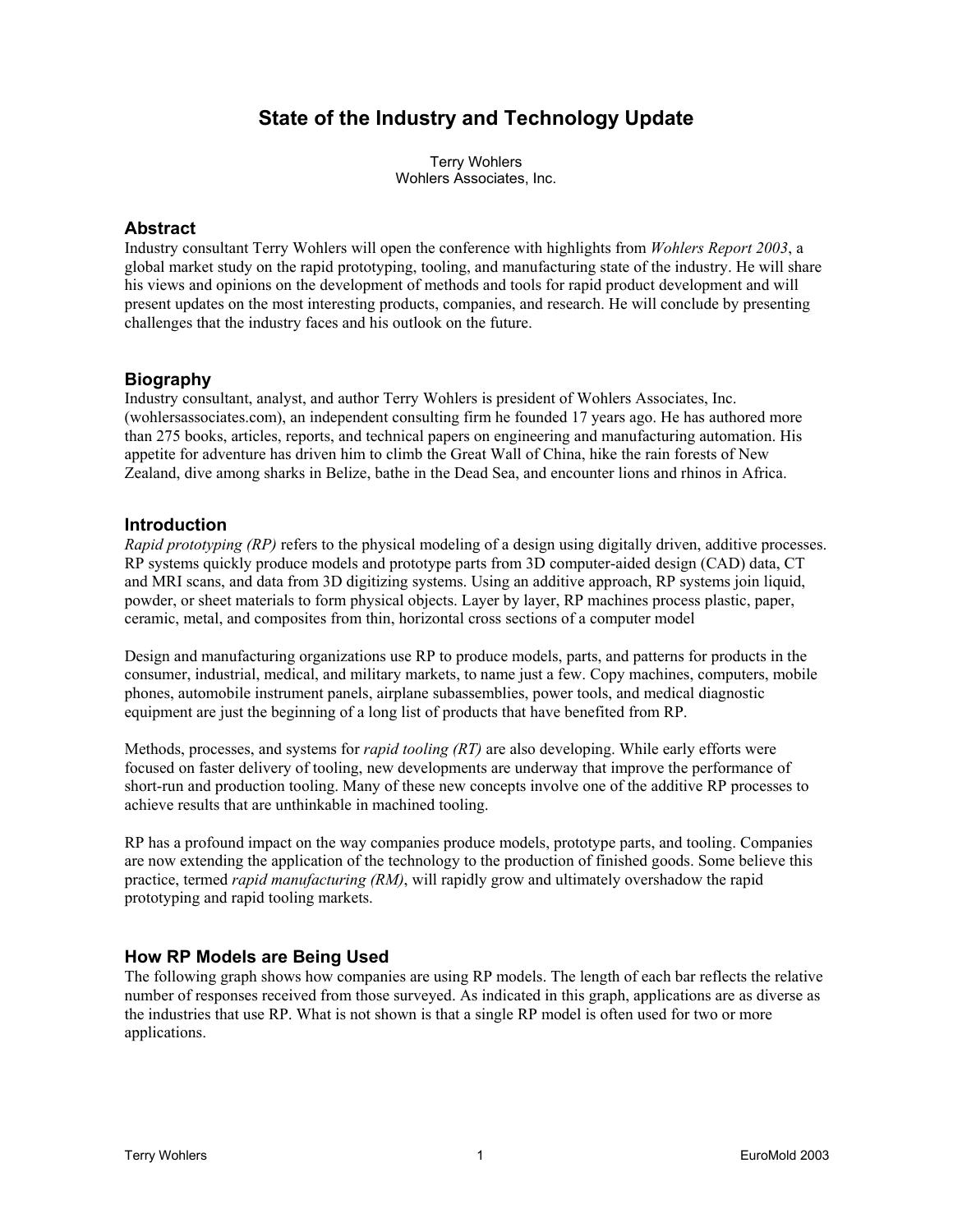

Source: Wohlers Report 2003

## **Industry Growth**

Years of growth and decline in rapid prototyping have become the norm. With companies constantly entering and leaving this industry, it is no wonder so many are unclear about the technology's future. Yet, RP continues to grab the interest and imagination of many around the world. Once considered to be just a tool for prototyping, RP has expanded into an impressive range of industries and applications. In the future, the expansion will include organizations, industries, and applications that use RP in ways that today are hard to fathom.

The average annual growth of RP over its entire history has been exciting. The last two years, however, have been a disappointment, as illustrated by the charts, graphs, and tables in the 270-page report. Machine manufacturers and service providers continue to face a host of challenges that just will not go away. Revenues in nearly all areas of the industry were down, with the service sector being hit the hardest. On a positive note, machine unit sales were up, with 3D printer sales faring especially well. The number of prototype parts built last year also increased. However, 2002 was a struggle for most companies in this business.

As the industry develops and matures, there will be a dramatic increase in the application of the technology for early concept models and finished manufactured parts. As shown in the following graph (showing annual unit sales), the rise of 3D printers, most commonly used for concept modeling, has begun.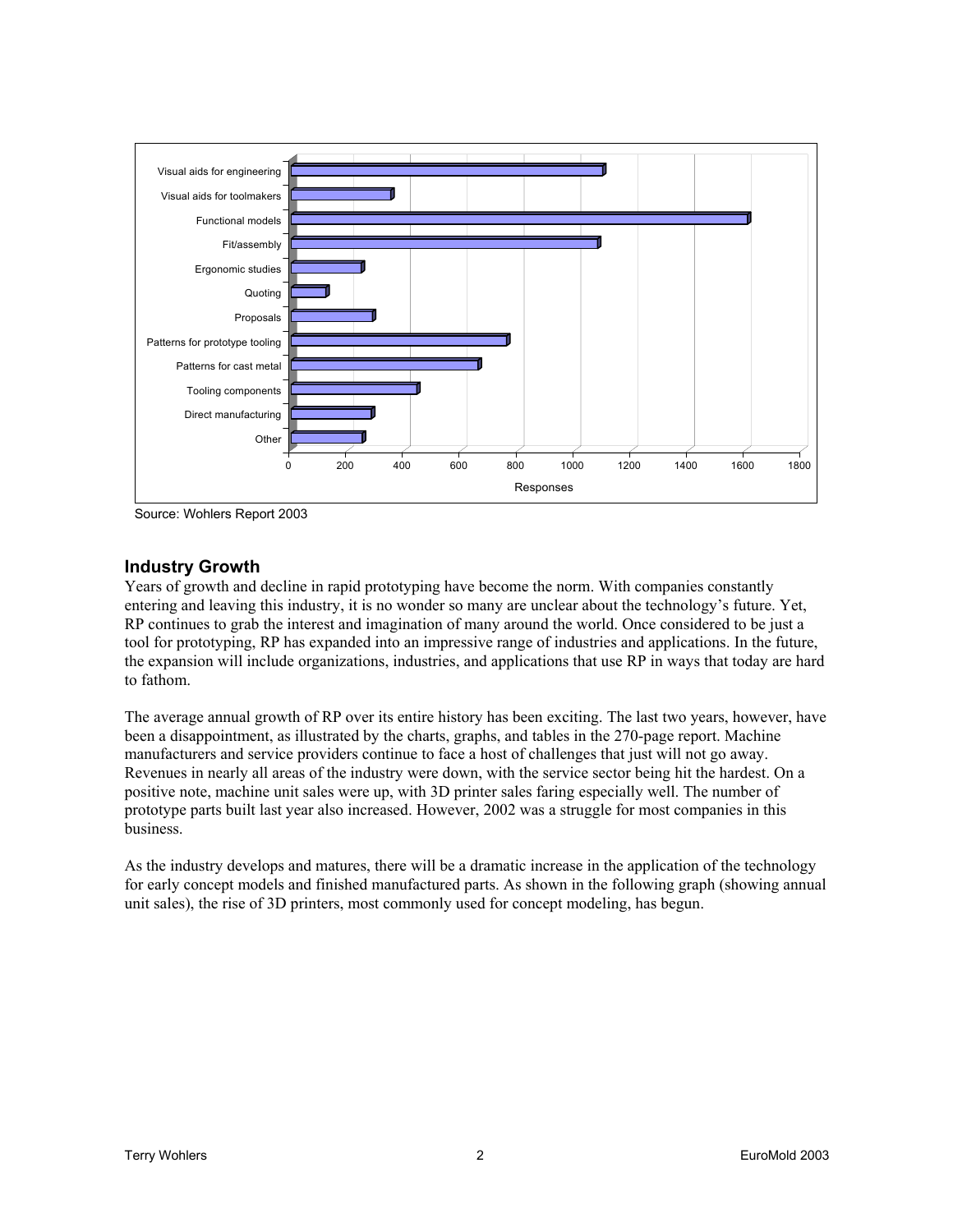

Source: Wohlers Report 2003

For RP to better penetrate new markets, a number of changes must occur. Machines must become less expensive to buy and easier to use and maintain. To entice more users to adopt RP, system prices and the overall cost of ownership must drop further. Materials must improve. New machines and applications must develop that support the production of finished manufactured parts, versus models and prototypes. And finally, the economy must improve and conflicts around the world must be resolved so that capital spending returns to the levels of the past.

#### **Installations by Country**

Countries around the world continue to adopt RP technology. The following chart shows the systems sold and installed by country in 2002. China edged ahead of Germany for the first time in the history of rapid prototyping. The share held by the U.S. is expected to decline in the years to come as China and other countries embrace the technology.



Source: Wohlers Report 2003

#### **Machines at Service Organizations**

Service providers, also referred to as service bureaus, offer prototypes to design and manufacturing organizations as an outsourced service. These companies also offer design, CAD, data translation, tooling, urethane casting, reverse engineering, and other engineering and manufacturing services.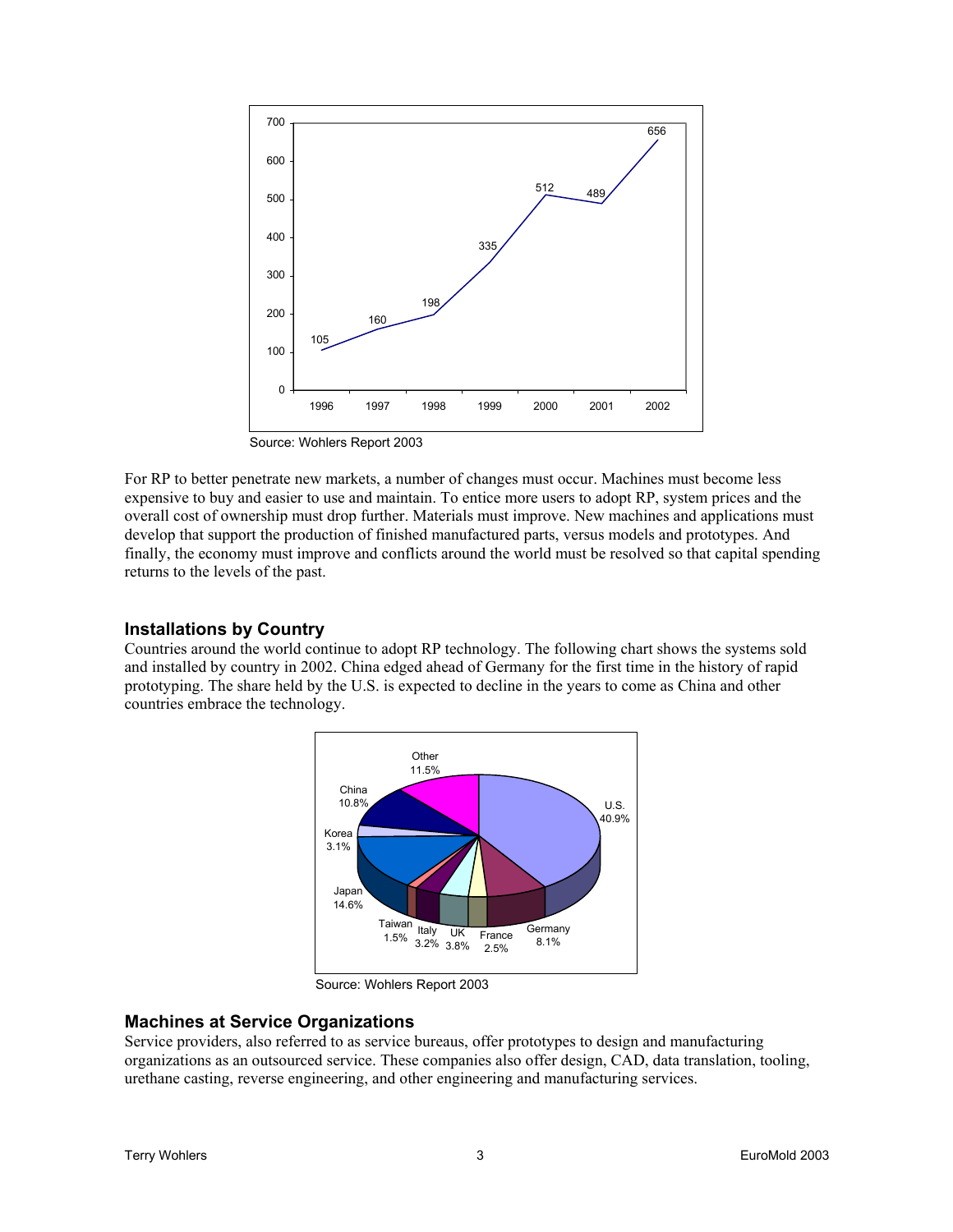Through the end of 2002, 3D Systems dominated the installed base of RP machines at these companies, as indicated in the following chart. 3D's share grew from 57.3% in 2001 to 61.4% in 2002. 3D Systems' technologies include stereolithography (44.7%), laser sintering (13.7%), and Multi-Jet Modeling (3%). Stratasys is the number two supplier of RP machines to service providers with 10.7%. EOS is third with 9.6%.



Source: Wohlers Report 2003

## **Rapid Manufacturing**

Rapid manufacturing is a vision of the future for many and a reality for a few, but for both, it lacks a clear definition. Beyond the concept of producing products quickly, there is little agreement on its definition. For some, it can mean making end-use parts quickly—by any manufacturing method. For others, it requires the use of an additive freeform fabrication process somewhere along the production chain. Align Technology's InvisAlign manufacturing process is an example of this second definition. The company uses stereolithography to make patterns for thermoforming clear plastic aligners for straightening teeth. Although this is an important application for stereolithography and an often-cited example of RM, it does not conform to the stricter definition of rapid manufacturing.

The definition of RM used in *Wohlers Report 2003* is clear and precise. Rapid manufacturing is the direct production of finished goods from a rapid prototyping (RP) device. The technique uses additive processes to deliver finished goods directly from digital data, which eliminates all tooling. As RM technology further develops, the layer-based approach of RP may be combined with subtractive (machining) operations or replaced by additive processes that use a multi-axis approach instead of a layered process. However, the definition of RM will continue to be the direct production of finished goods through additive processes that eliminate tooling.

Currently, there are no rapid manufacturing systems. However, RP systems are being used successfully in RM applications for the production of end-use parts. In this role, the RP devices become general-purpose systems that are not designed for manufacturing applications. Therefore, there are problems with these systems that must be addressed for RM to succeed and flourish. These include surface finish, repeatability, and material properties, among others. The industry is currently in a transitional phase where RP systems, in spite of their limitations, produce low volume and customized parts. Rapid manufacturing systems, with the desired speed, cost, and quality, do not exist at present. They will in the future.

#### **Research and Development**

A staggering number of research and development projects are underway at universities, institutes, government laboratories, and corporations around the world. These efforts are evidenced by the increasing number of patents issued, as shown in the following graph, and threefold growth in patent applications from